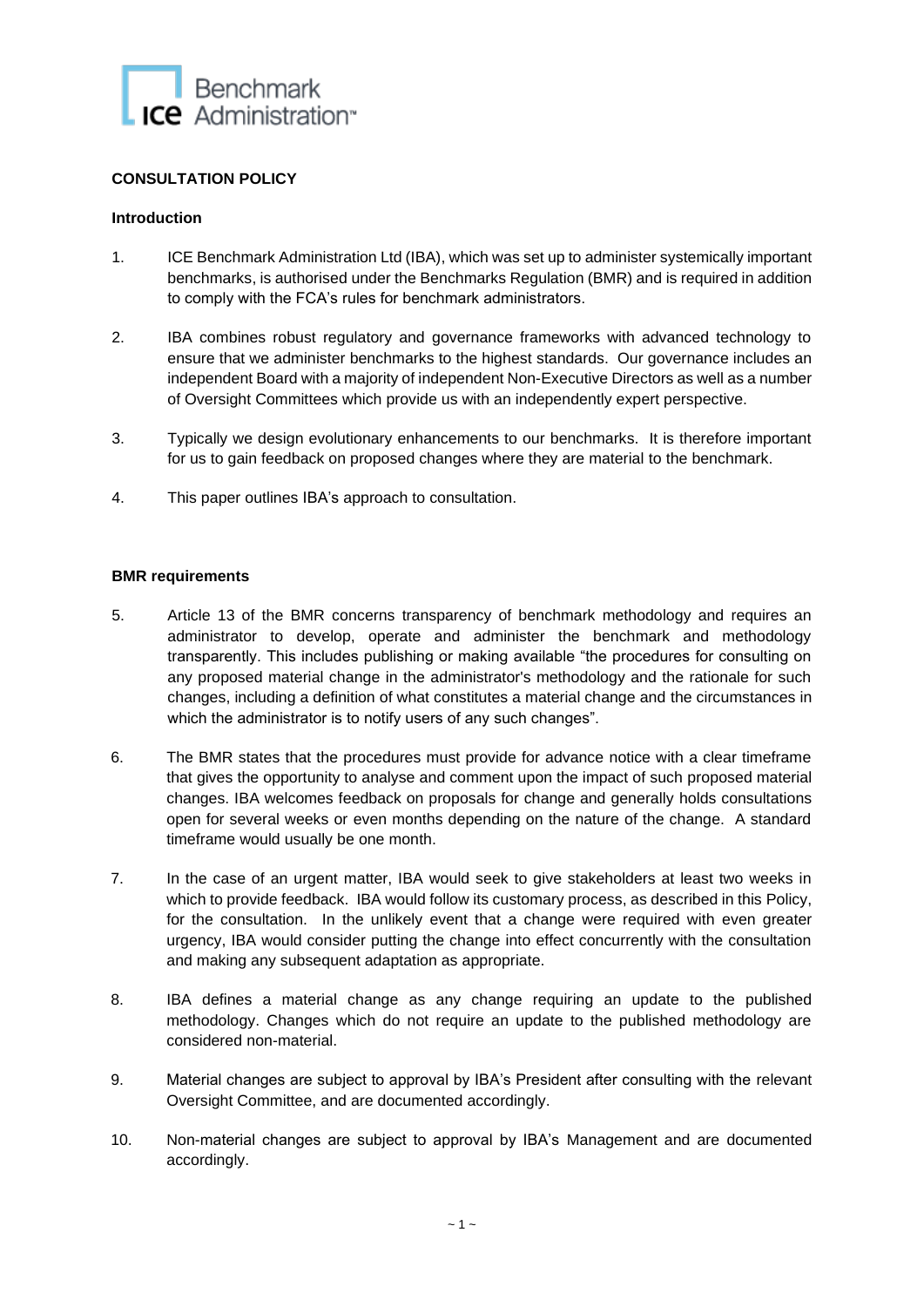

## **Consultation process**

- 11. The relevant Oversight Committee is responsible for overseeing any changes to the benchmark methodology and may request IBA to consult on such changes. The relevant Oversight Committee is also responsible for reviewing and approving procedures for cessation of the benchmark, including any consultation about a cessation.
- 12. In conjunction with the relevant Oversight Committee, IBA prepares a consultation paper after careful consideration of the following points:
	- A description of the key elements of the methodology that would be affected by the proposed change;
	- Any regulatory or legal obligations of the benchmark administrator or of benchmark submitters or users which the proposals are designed to meet;
	- Any other regulatory implications of the proposed changes;
	- Any legal implications of the proposed changes, including any potential consequences for the continuity of existing contracts;
	- Any IT implications of the proposed changes;
	- Any customer implications of the proposed changes;
	- Any changes to processes and procedures (for example, the surveillance processes);
	- Any other implications of the proposed changes, for example: risk, budgetary, operational cost, etc;
	- Whether the proposals are clearly articulated and give a balanced view of the likely implications;
	- Whether feedback questions are clear and unambiguous;
	- Whether the consultation period is sufficient;
	- How consultation responses will be analysed and what criteria will be used in evaluating them; and
	- Who will be able to access the consultation responses.
- 13. Consultation papers are reviewed and agreed by the relevant Oversight Committee, and/or the IBA Board as appropriate before publication or circulation. IBA typically also shares a consultation paper with the FCA before publication.
- 14. IBA publishes consultation papers on its website and invites interested parties to comment on the proposals by a specified date.